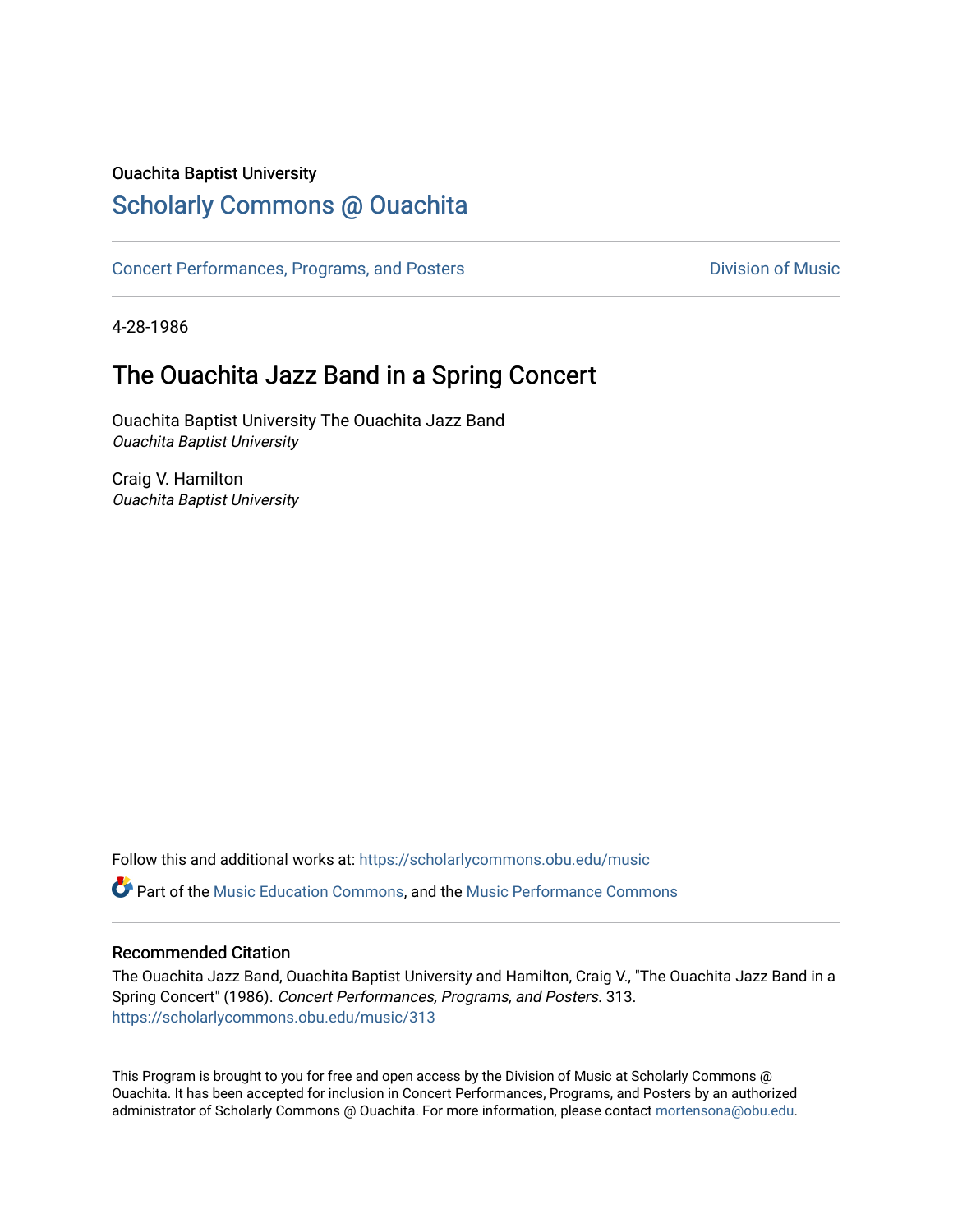## **The Ouachita Jazz Band** Seven O'Clock P.M.

**Mitchell Hall Seven O'Clock P.M. Craig V; Hamilton, Director**